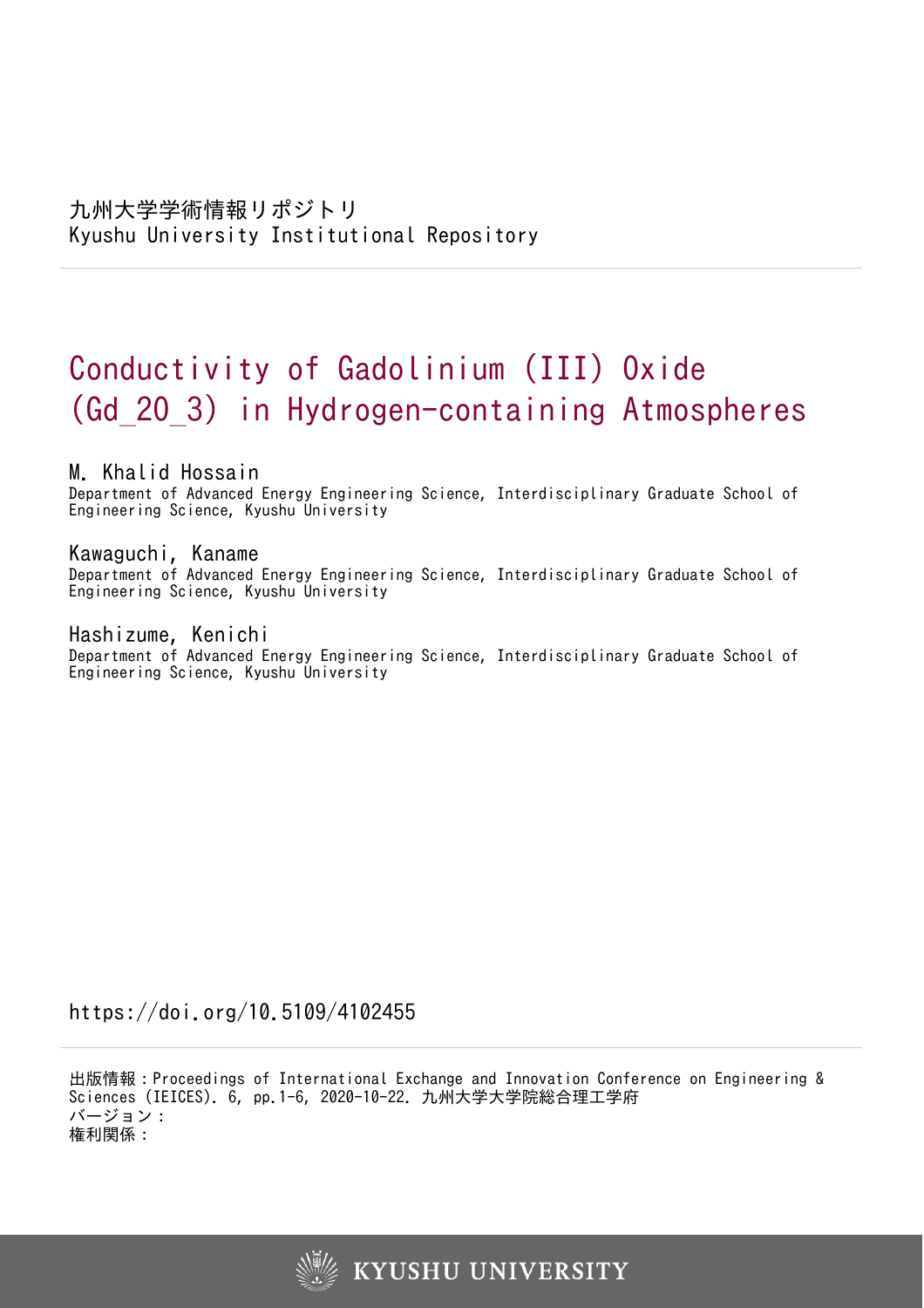# **Conductivity of Gadolinium (III) Oxide (Gd2O3) in Hydrogen-containing Atmospheres**

\*M. Khalid Hossain<sup>1,2</sup>, Kaname Kawaguchi<sup>1</sup>, Kenichi Hashizume<sup>1</sup>

<sup>1</sup>Department of Advanced Energy Engineering Science, Interdisciplinary Graduate School of Engineering Science,

Kyushu University, Kasuga, Fukuoka 816-8580, Japan,

<sup>2</sup>Atomic Energy Research Establishment, Bangladesh Atomic Energy Commission, Dhaka 1349, Bangladesh.

\*Corresponding author email: khalid.baec@gmail.com, khalid@kyudai.jp

**ABSTRACT:** In this study,  $Gd_2O_3$  was used to investigate the conductivity in  $H_2O$  and  $D_2O$  mixed with argon (Ar) *atmospheres, and also in pure Ar and oxygen atmospheres ranging from 773 K to 1373 K to understand its possible application in the fusion reactor's tritium permeation barrier and purification system. The investigation shows that the conductivity of Gd2O<sup>3</sup> is higher in both hydrogen-containing Ar atmospheres (Ar+ H2O and Ar+D2O) than that in pure Ar. The obtained proton conductivity of Gd2O<sup>3</sup> was about two orders lower in magnitude than that of a typical proton conductor CaZr0.9In0.1O<sup>3</sup> [1]. Therefore, Gd2O<sup>3</sup> could be a potential material, but much improvement is required for the tritium recovery and purification system of nuclear fusion reactors.*

**Keywords:** Proton conducting oxides, Gd<sub>2</sub>O<sub>3</sub>, isotope effect, tritium recovery and purification, fusion reactor materials.

#### **1. INTRODUCTION**

Deuterium and tritium are used as fuel for nuclear fusion reactors [2]. From the viewpoint of safety and fuel loss of the fusion reactors, it is necessary to prevent the leakage of deuterium and tritium [3,4]. Therefore, it has been studied to use materials that do not readily pass hydrogen and could be suitable for the coating of metal piping in a fusion reactor for the tritium permeation barrier (Fig. 1(a))  $[5-7]$ . It is also necessary to find materials through which hydrogen isotopes selectively pass through and purify the unused deuterium and tritium in fusion reaction [8,9]. Fig. 1(b) shows a conceptual diagram of tritium's purification system for a fusion reactor.  $T_2$  is supplied to the fusion reactor, and neutrons (n) generated by the fusion reaction are reacted with lithium oxide  $(Li<sub>2</sub>O)$ . Then, by using a proton conductive oxide from the generated  $T_2$ ,  $T_2O$ , He, and  $O_2$ , only  $T_2$  is permeated and resupplied to the fusion reactor [10].

The application of proton conductive oxides to fuel recovery analysis and production systems is being



Fig. 1. Schematic diagram of (a) coating in inside the pipe of the tritium moving path, and (b) tritium purification system of a fusion reactor. Reprinted from Ref. [10].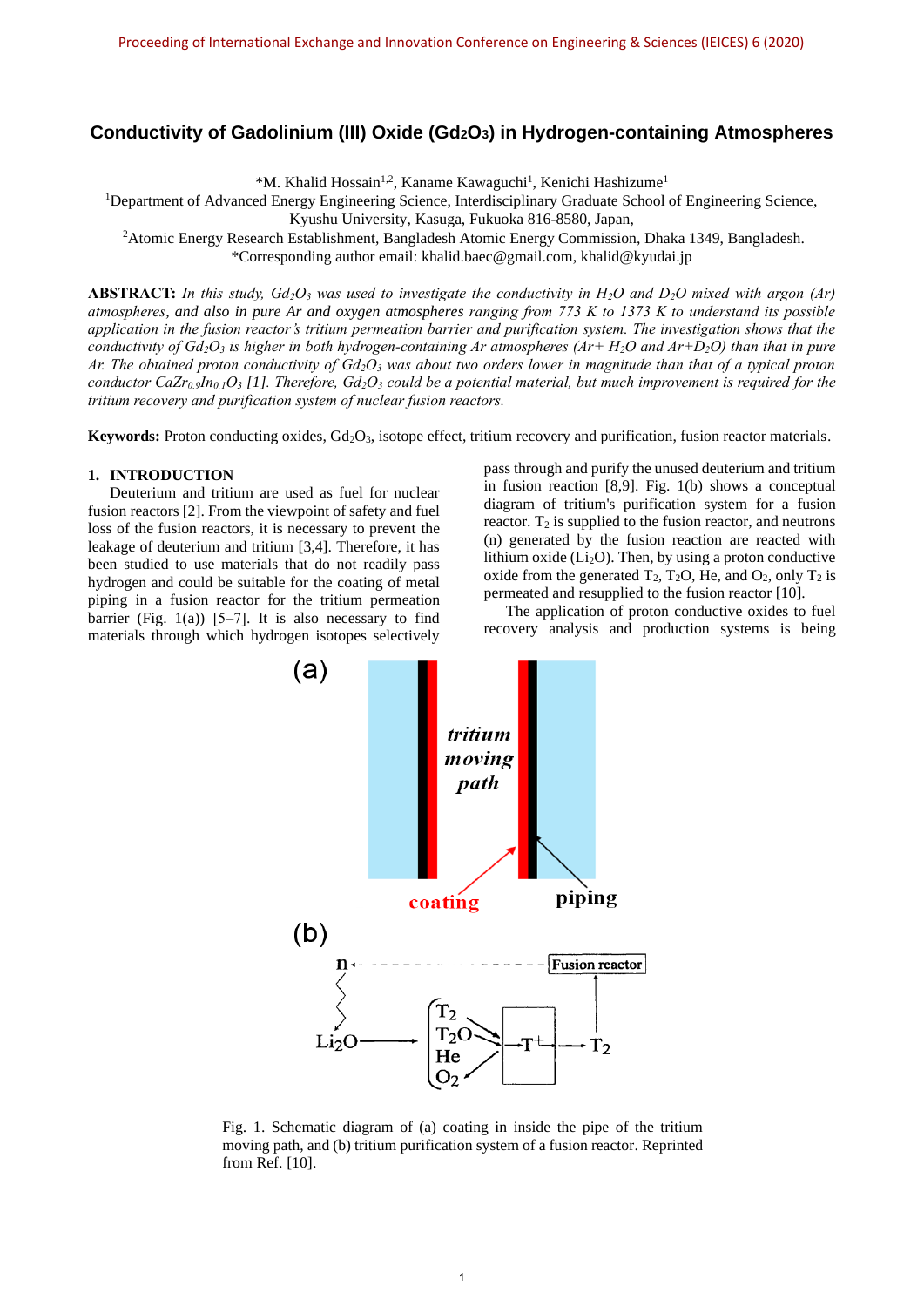#### Proceeding of International Exchange and Innovation Conference on Engineering & Sciences (IEICES) 6 (2020)

studied by researchers [7,11,12]. It is known that oxide materials have the property to dissolve the hydrogen inside it and the diffusion coefficient is very small so that they can be used to prevent hydrogen permeation and leakage. Since some rare earth oxides have a small amount of dissolved hydrogen and are impermeable to hydrogen, they have been studied as candidates for this tritium leakage prevention coating material [6,7]. In actual use, even if the amount of dissolved hydrogen and the diffusion coefficient is low, if the amount used is large, the total amount of dissolution increases and it cannot be said that the hydrogen isotope tritium is not accumulated. At present, the amount of accumulated hydrogen such as the amount of dissolved hydrogen and the diffusion coefficient of each rare earth oxide is insufficient.

Lattice constants and crystal structures are considered to be factors that make hydrogen easier to dissolve in proton conductive oxides, and the relationship between hydrogen and oxygen diffusion is also considered [13]. Our previous studies reveal that rare earth oxides with a monoclinic crystal structure can easily dissolve hydrogen, and gadolinium oxide  $(Gd<sub>2</sub>O<sub>3</sub>)$  provides higher hydrogen solubility and diffusivity among seven rare-earth oxides at high-temperature atmospheres [11]. Therefore,  $Gd_2O_3$ could be expected as a proton conductive material to purify and recover the unused deuterium and tritium in the fusion reactor's fuel cycle.

In this study, we measured monoclinic gadolinia's conductivity, which was easy to dissolve hydrogen, and investigated the conductivity of gadolinia in hydrogen, deuterium, and oxygen atmospheres.

# **2. EXPERIMENTAL**

#### **2.1 Sample preparation**

After gadolinia powder was molded using a die press and cold isostatic pressure (200 MPa), it was heated in air at 1650 °C for 20 h to obtain the sintered sample [11,14,15].

#### **2.2 Sample crystal phase identification by XRD**

The crystal structure of gadolinia powder and sintered body were analyzed using Rigaku Corporation powder X-ray diffractometer XRD (MultiFlex) at the Central Analysis Center of Kyushu University. The crystal structure of the sample was identified from the obtained peak. The measurement conditions were a tube current of 40 mA, a 40 kV voltage, a scan speed of 4 ° / sec, and a light-receiving slit of 0.15 mm. The sample's crystal structure changed when the sample was changed from powder to a sintered body was examined using XRD.

#### **2.3 Density measurement of sintered body sample**

The apparent density and the relative density (apparent density with respect to the theoretical density) of the obtained sintered body sample were obtained by using the Archimedes method. The apparent density is determined by the following Eq. (1).

$$
\rho_s = \frac{W_{\text{dry}}}{W_{\text{wet}} - W_{\text{dry}}} \times D_{\text{w}} \quad (1)
$$

Here, Wdry and Wwet are the dry weight and underwater weight of the sample, respectively, and Dw is water density. The dry weight is the weight of the sample taken out of the furnace after sintering. After leaving it for a minute and taking it out, it was suspended in water to obtain a measured weight. An electronic balance (AUY220, manufactured by Shimadzu Corporation) was used for weight measurement.

## **2.4 Gadolinia conductivity measurement**



Fig. 2. Schematic diagram of conductivity measuring device.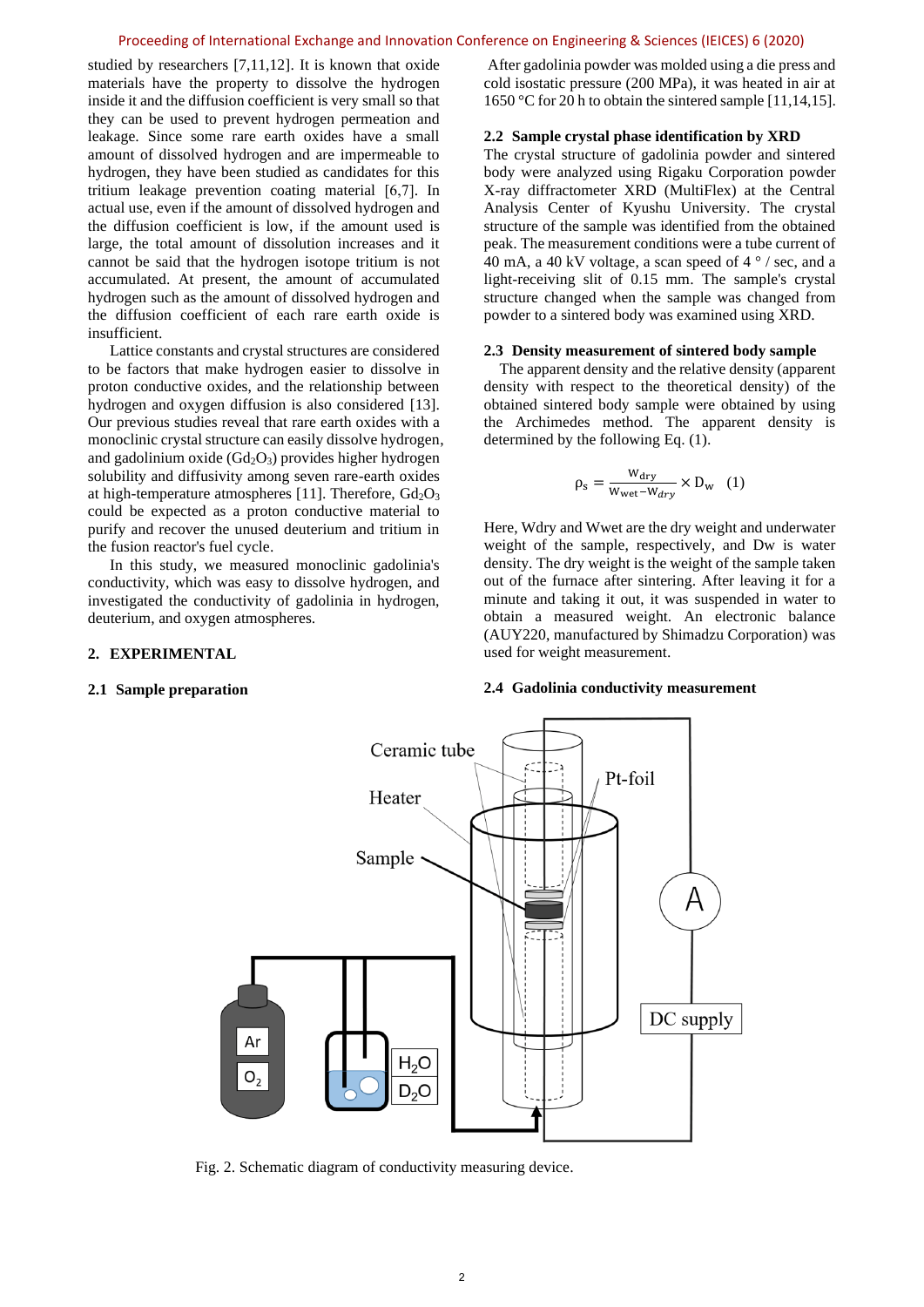

Fig. 3. XRD results of powder and sintered gadolinia.



Fig. 4. Arrhenius plot of conductivity in Ar,  $Ar + H<sub>2</sub>O$ ,  $Ar + D<sub>2</sub>O$  atmospheres.

The sintered body sample was polished with abrasive paper 1000 # (model). After polishing, the sample had a diameter of about 7.5 mm and a thickness of about 0.7 mm. Thereafter, a Pt paste was applied as an electrode and baked at 1000 °C for 1 h in an air atmosphere. Fig. 2 shows a schematic diagram of the experimental equipment used in this study. A Pt foil and a Pt lead wire were brought into close contact with the Pt paste applied to the surface of the sample, and the conditions were measured at an applied voltage of 1.0 V. The atmosphere was measured with Ar,  $Ar + H<sub>2</sub>O$ ,  $Ar + D<sub>2</sub>O$ , and  $O<sub>2</sub>$ . All the flow rates were 100 mL/min, and the temperature was measured from 1000 °C to 100 °C by decreasing the temperature every 100 °C. The conductivity σ (S/m) was calculated from the current value when a voltage was applied to the sample and it became steady.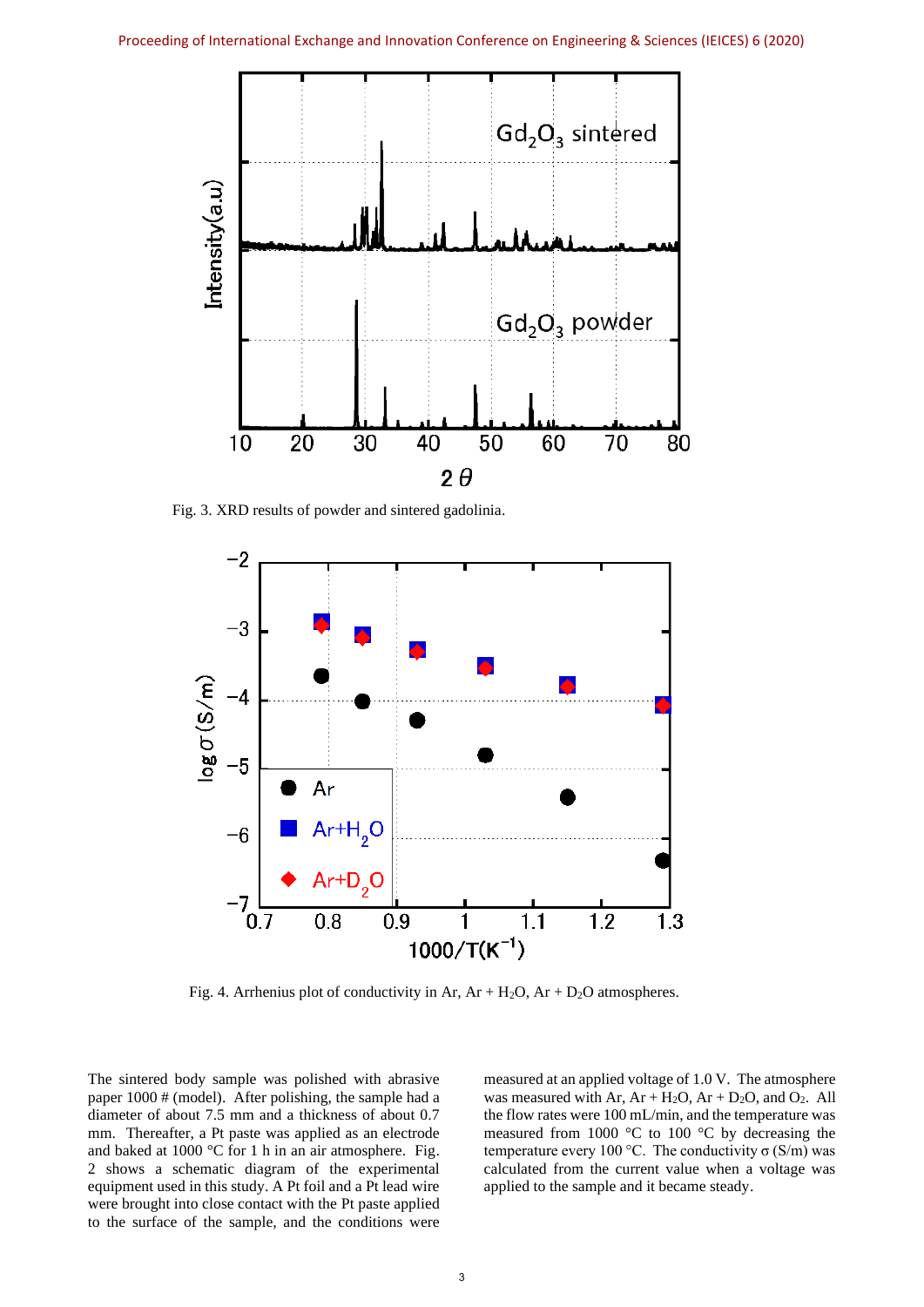

Fig. 5. Conductivity when the atmosphere changes between  $Ar + H_2O$  and  $Ar + D_2O$ at 1000 ° C.



Fig. 6. Arrhenius plot of conductivity in Ar, and  $O<sub>2</sub>$  atmospheres.

## **3. RESULTS AND DISCUSSION**

# **3.1 Identification of the sample crystal phase by XRD**

Fig. 3 shows the XRD results of gadolinia in powder and sintered bodies. From this result, it was confirmed that the powder was cubic, but the crystal structure of the sintered body was changed to monoclinic. From the

result of Archimedes' method, the density of the sintered body sample was 95% of the theoretical density.

## **3.2 Conductivity measurement of gadolinia**

Fig. 4 shows an Arrhenius plot of conductivity measured in an atmosphere of Ar,  $Ar + H<sub>2</sub>O$ , and  $Ar + D<sub>2</sub>O$ . Increased conductivity was observed in  $Ar + H<sub>2</sub>O$  and Ar + D2O atmospheres compared to the Ar atmosphere.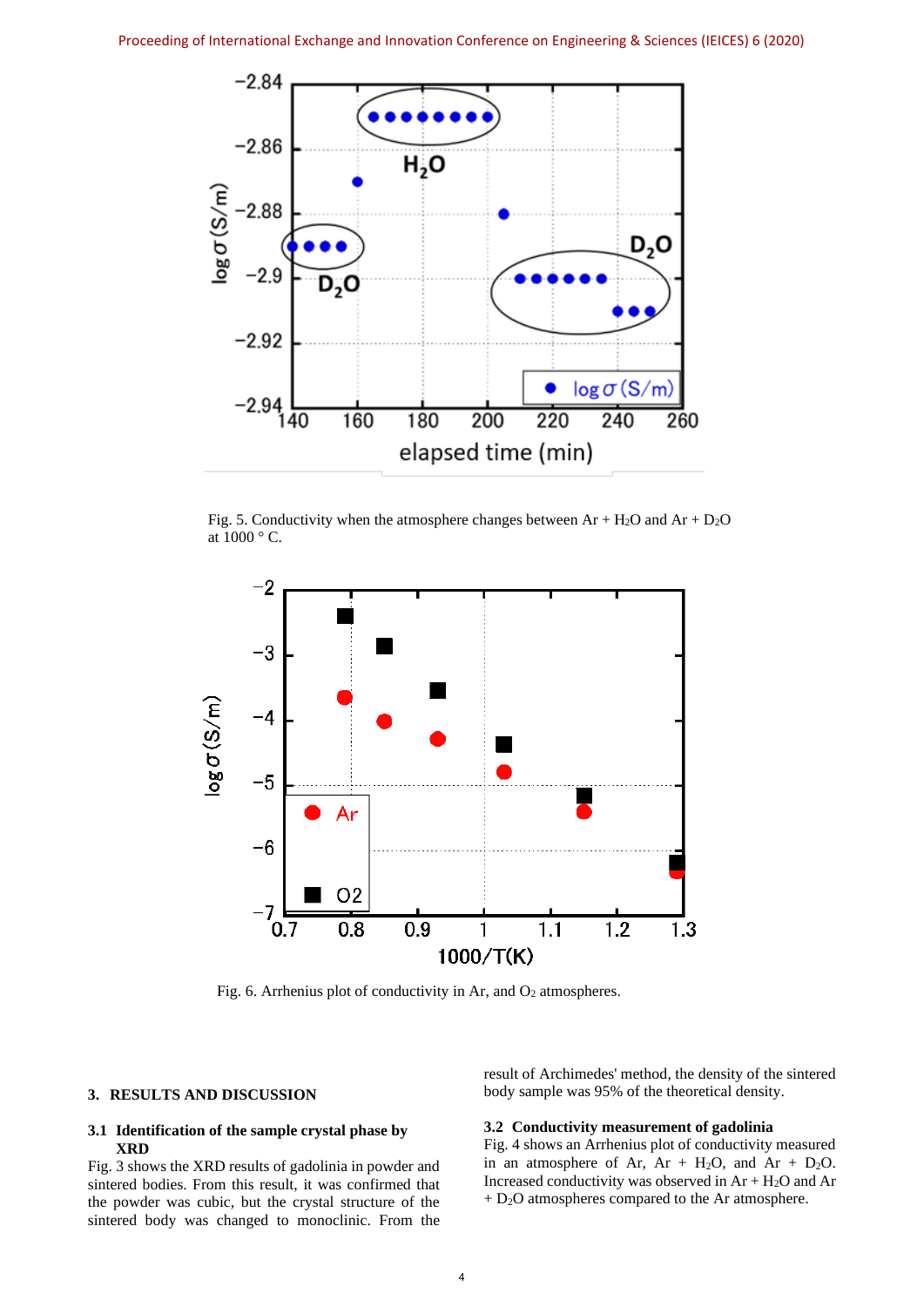#### Proceeding of International Exchange and Innovation Conference on Engineering & Sciences (IEICES) 6 (2020)

Fig. 5 shows the atmosphere in which  $Ar + H<sub>2</sub>O$  and Ar +  $D_2O$  atmospheres were exchanged at 1000 °C during measurement. Compared with  $Ar + H<sub>2</sub>O$ , a decrease in conductivity was confirmed with  $Ar + D<sub>2</sub>O$ . In addition, the conductivity of  $Ar + D<sub>2</sub>O$  was lower than that of  $Ar + H<sub>2</sub>O$  at all measured temperatures. This is due to the isotope effect, gadolinia is a proton conductor, and the reaction mechanism in the water vapor atmosphere follows Eq. (1) [16],

$$
H_2O + O_0^{\times} + V_0^{\cdot} \leftrightarrow 2OH_0^{\cdot} \tag{1}
$$

However, this conductivity difference became smaller as the measurement temperature was lowered. This suggests that the diffusion mechanism changes at low temperatures. Compared with the conductivity of  $CaCe<sub>0.9</sub>In<sub>0.1</sub>O<sub>3</sub>$  having a CaZrO<sub>3</sub> structure showing proton conductivity and the conductivity was about two orders of magnitude lower in a hydrogen atmosphere [13,17].

Fig. 6 shows an Arrhenius plot of conductivity measured in an Ar,  $O_2$  atmosphere. In the  $O_2$  atmosphere compared to the Ar atmosphere, the conductivity increased, and the higher the temperature, the higher the conductivity. This is thought to be due to hole conduction, and the reaction mechanism in the oxygen atmosphere is considered to follow Eq. (2) [18],

$$
0_2 + 2V_0'' \leftrightarrow 20_0^x + 4h \tag{2}
$$

# **4. CONCLUSIONS**

The conductivity was measured in an Ar,  $Ar + H<sub>2</sub>O$ , Ar  $+ D<sub>2</sub>O$ , and  $O<sub>2</sub>$  atmosphere. A comparison of conductivity in Ar,  $Ar + H<sub>2</sub>O$ , and  $Ar + D<sub>2</sub>O$  atmospheres show that the conductivity of  $Ar + H_2O$  is higher than  $Ar + D_2O$ atmospheres are. Also, the  $Ar + D<sub>2</sub>O$  atmosphere's conductivity was lower than that of the  $Ar + H<sub>2</sub>O$ atmosphere. Besides, isotope dependence in the conductivity was observed, especially at high temperatures in the steam-containing atmospheres. This suggests that  $Gd_2O_3$  is a proton-conductive oxide following the Grotthus mechanism of proton transport [17,19].

#### **5. ACKNOWLEDGEMENTS**

We would like to thank our laboratory members for their cordial support to operate the experimental instruments.

## **6. REFERENCES**

- [1] T. Hibino, H. Iwahara, The Hydrogen Isotope Separation by the Steam Electrolysis Using the High Temperature-Type Protonic Conductor., Nippon KAGAKU KAISHI. (1994) 518–523. https://doi.org/10.1246/nikkashi.1994.518.
- [2] K. Yamazaki, T. Oishi, Tritium Fuel System Assessment on Economics and CO 2 Emissions in DT Fusion Reactors, Fusion Sci. Technol. 60 (2011) 1109–1112. https://doi.org/10.13182/FST11- A12609.
- [3] K. Katayama, M. Nishikawa, Safety Confinement System, in: Tritium Fuel Fusion React., Springer Japan, Tokyo, 2017: pp. 297–329. https://doi.org/10.1007/978-4-431-56460-7\_14.
- [4] C.W. Forsberg, D.M. Carpenter, D.G. Whyte, R. Scarlat, L. Wei, Tritium Control and Capture in Salt-Cooled Fission and Fusion Reactors, Fusion Sci. Technol. 71 (2017) 584–589.

https://doi.org/10.1080/15361055.2017.1289450.

- [5] V. Nemanič, Hydrogen permeation barriers: Basic requirements, materials selection, deposition methods, and quality evaluation, Nucl. Mater. Energy. 19 (2019) 451–457. https://doi.org/10.1016/j.nme.2019.04.001.
- [6] T. Chikada, A. Suzuki, T. Kobayashi, H. Maier, T. Terai, T. Muroga, Microstructure change and deuterium permeation behavior of erbium oxide coating, J. Nucl. Mater. 417 (2011) 1241–1244. https://doi.org/10.1016/j.jnucmat.2010.12.283.
- [7] T. Chikada, T. Tanaka, K. Yuyama, Y. Uemura, S. Sakurada, H. Fujita, X.-C. Li, K. Isobe, T. Hayashi, Y. Oya, Crystallization and deuterium permeation behaviors of yttrium oxide coating prepared by metal organic decomposition, Nucl. Mater. Energy. 9 (2016) 529–534. https://doi.org/10.1016/j.nme.2016.06.009.
- [8] Y. Kawamura, S. Konishi, M. Nishi, Extraction of Hydrogen from Water Vapor by Hydrogen Pump Using Ceramic Protonic Conductor, Fusion Sci. Technol. 45 (2004) 33–40. https://doi.org/10.13182/FST04-A423.
- [9] A. Ciampichetti, F.S. Nitti, A. Aiello, I. Ricapito, K. Liger, D. Demange, L. Sedano, C. Moreno, M. Succi, Conceptual design of Tritium Extraction System for the European HCPB Test Blanket Module, Fusion Eng. Des. 87 (2012) 620–624. https://doi.org/10.1016/j.fusengdes.2012.01.047.
- [10] H. Iwahara, Recent trends of studies on proton conducting solid electrolytes, Electrochemistry. 69 (2001) 788–793. https://doi.org/10.5796/electrochemistry.69.788.
- [11] M.K. Hossain, K. Hashizume, S. Jo, K. Kawaguchi, Y. Hatano, Hydrogen Isotope Dissolution Release Behavior of Rare Earth Oxides, Fusion Sci. Technol. 76 (2020) 553–566. https://doi.org/10.1080/15361055.2020.1728173.
- [12] W. Mao, T. Chikada, A. Suzuki, T. Terai, H. Matsuzaki, Hydrogen isotope dissolution, diffusion, and permeation in Er 2 O 3, J. Power Sources. 303 (2016) 168–174. https://doi.org/10.1016/j.jpowsour.2015.10.091.
- [13] H. IWAHARA, T. HIBINO, T. YAJIMA, Studies on Proton Conducting Ceramics Based on Perovskite-type Oxides., Nippon KAGAKU KAISHI. (1993) 1003-1011. https://doi.org/10.1246/nikkashi.1993.1003.
- [14] M.K. Hossain, H. Tamura, K. Hashizume, Visualization of hydrogen isotope distribution in yttrium and cobalt doped barium zirconates, J. Nucl. Mater. 538 (2020) 152207. https://doi.org/10.1016/j.jnucmat.2020.152207.
- [15] M.K. Hossain, K. Hashizume, Preparation and Characterization of Yttrium Doped Barium-Zirconates at High Temperature Sintering, in: Int. Exch. Innov. Conf. Eng. Sci., Fukuoka, Japan, 2020: pp. 70–72. https://doi.org/10.15017/2552940.
- [16] N. Bonanos, A. Huijser, F.W. Poulsen, H/D isotope effects in high temperature proton conductors, Solid State Ionics. 275 (2015) 9–13. https://doi.org/10.1016/j.ssi.2015.03.028.
- [17] C.J.T. de Grotthuss, Memoir on the decomposition of water and of the bodies that it holds in solution